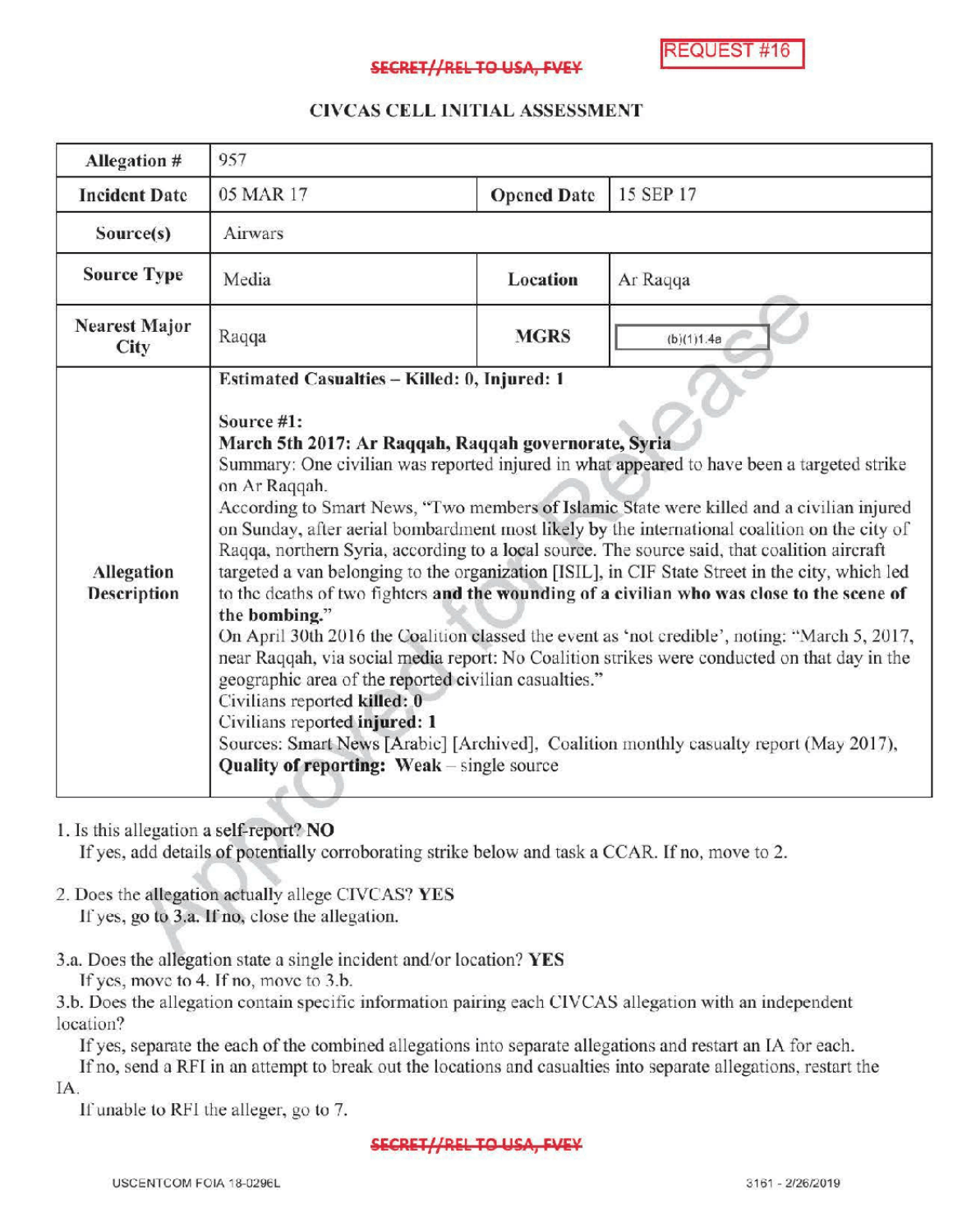# SECRET//REL TO USA, FVEY

4. Does the allegation contain:

- a) <sup>a</sup> way to identify <sup>a</sup> 48 hour date range? YES
- b) a specific location? NO
	- If yes to BOTH, go to 7. If EITHER are no, then go to 5.
- 5. Does the allegation contain:
- a) <sup>a</sup> way to identify a 48 hour date range? YES
- b) a specific time of day or timeframe?  $NO$
- <sup>c</sup> ) <sup>a</sup> general location? YES
	- If yes to ALL three, then go to 7. If ANY are no, go to 6.
- 6. Does the allegation contain:
- a) Video or photo evidence of CIVCAS that can be used to narrow the date/ time or location of the allegation? NO
- - If yes, go to  $7.$  If no, go to  $6.b$ .
- b) Are there at least two corroborating sources (total of 3) that independently reported the allegation? NO If yes, go to  $7.$  If no, go to 6.c. If yes, go to 7. If no, go to 6.c.<br>Any high quality sources? YES<br>If yes, go to 7. If no, go to 6.d.<br>Specific facts that warrant a search for strikes?<br>If yes, go to 7. If no, close the allegation.
- c) Any high quality sources? YES If yes, go to 7. If no, go to 6.d.
- d) Specific facts that warrant a search for strikes ?

7.a. Does the allegation contain sufficient information on the time, location and details to conduct a search for strikes? NO

If yes, go to  $8$ . If no, go to  $7.b$ .

7.b. Explain in detail why there is insufficient information on the time, location, and details to conduct <sup>a</sup> search for strikes.

- The allegation does not specify which area within Raqqa the CIVCAS event occurred in. As such, it is not reasonable to say any one strike in Raqqa corroborates the allegation.
- Airwars also makes a note that the Coalition has already denied the event, saying that the event has been discounted on their website.

## 8. Are there any potentially correborating strikes?

- **If ves, answer the questions below and task CCAR.**
- If no, provide a detailed explanation and close the allegation.

### 1. Assessed date of incident:

2. Location:

3. Potentially Corroborating Strike Information: MCRS: **Strike Number:**  $DTG:$ 

#### SECRET//REL TO USA, FVEY